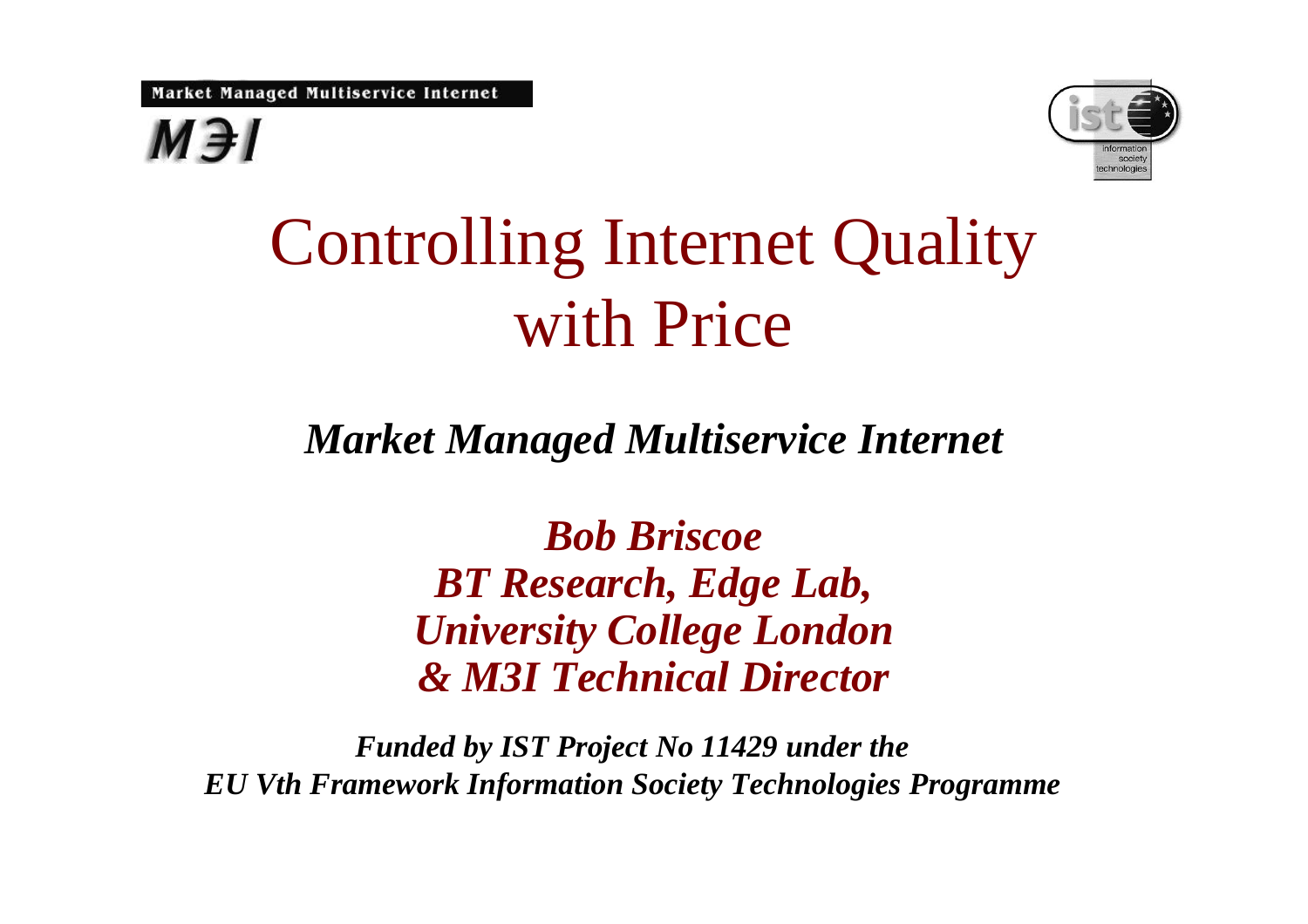



# end-to-end principle

•*change is the only constant*

- *for application flexibility in general purpose systems (e.g. Internet)*
	- lower layers: extremely *general* capabilities
	- move *specific* capabilities up and out
- *define "specific" and "general"?*
	- 1973: *connection* too specific for network → synthesise at ends
	- 1993: Web: IP  $\checkmark$  ATM  $\checkmark$
	- 1999: pricing and charging: definitely too specific for IP
	- 2001: *quality of the service (QoS)* itself...?
	- 2005?, 2020?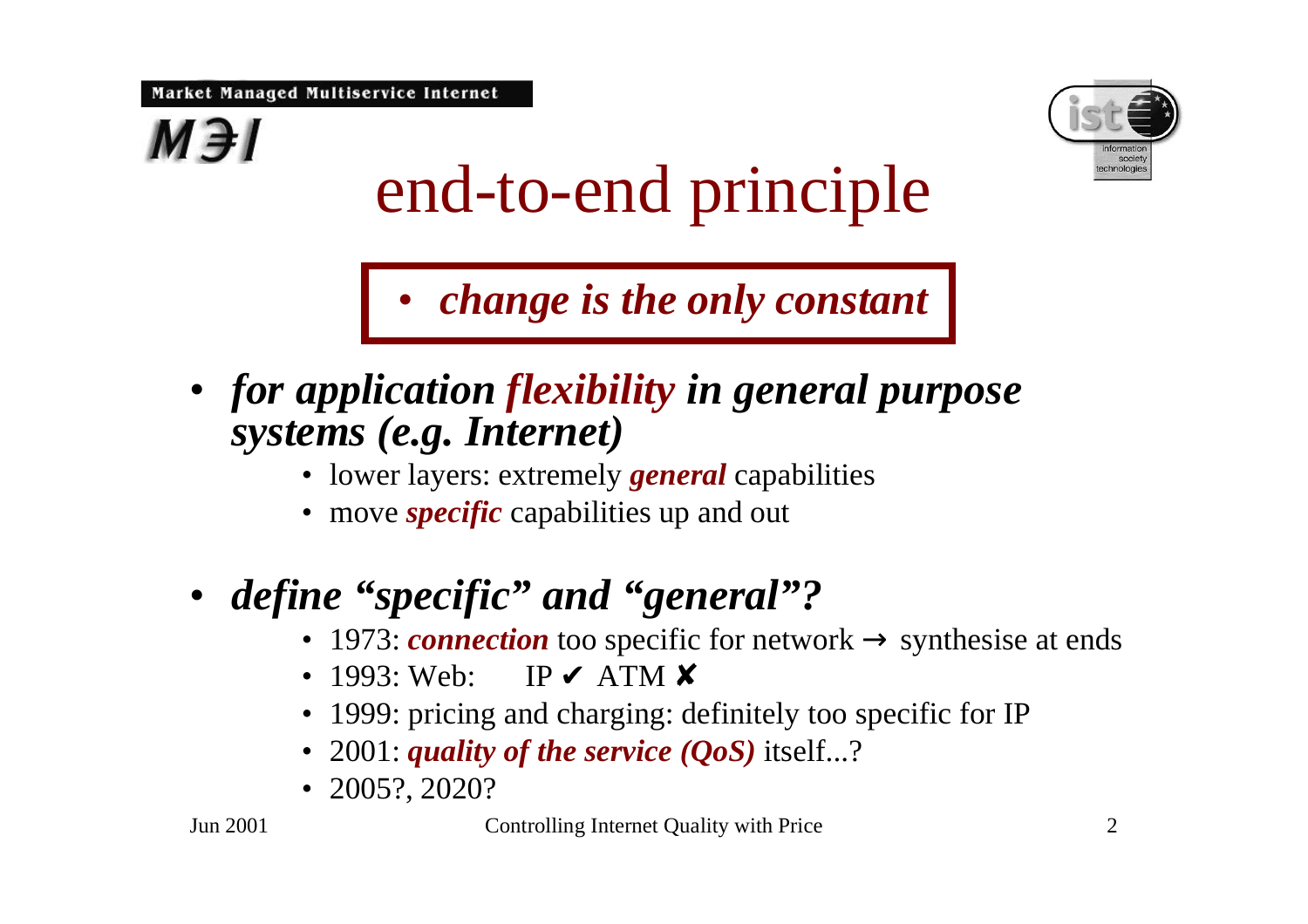

#### **M**<sub>3</sub> not to be confused with...

• *end-to-end QoS means...*

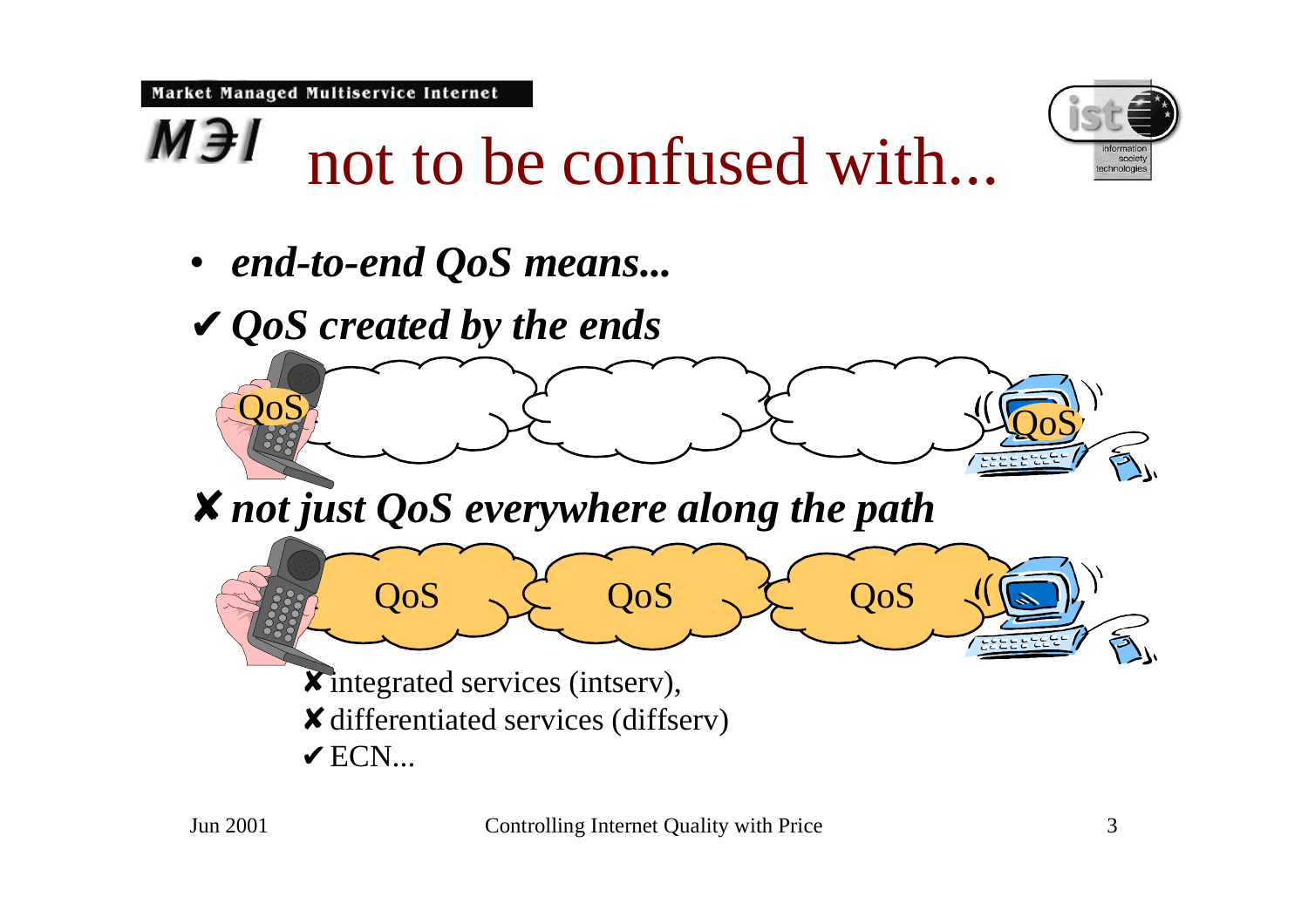### **M**<sub>3</sub>



# ECN?

- *explicit congestion notification*
	- per packet QoS
- *what?*
	- new single bit in IP packet header
	- IETF Proposed Standard (imminent)
- *how?*
	- middle
		- congested routers randomly mark packets (rather than drop)
		- $-$  more congestion  $\rightarrow$  more marks
	- ends
		- more marks → slower rate *or...*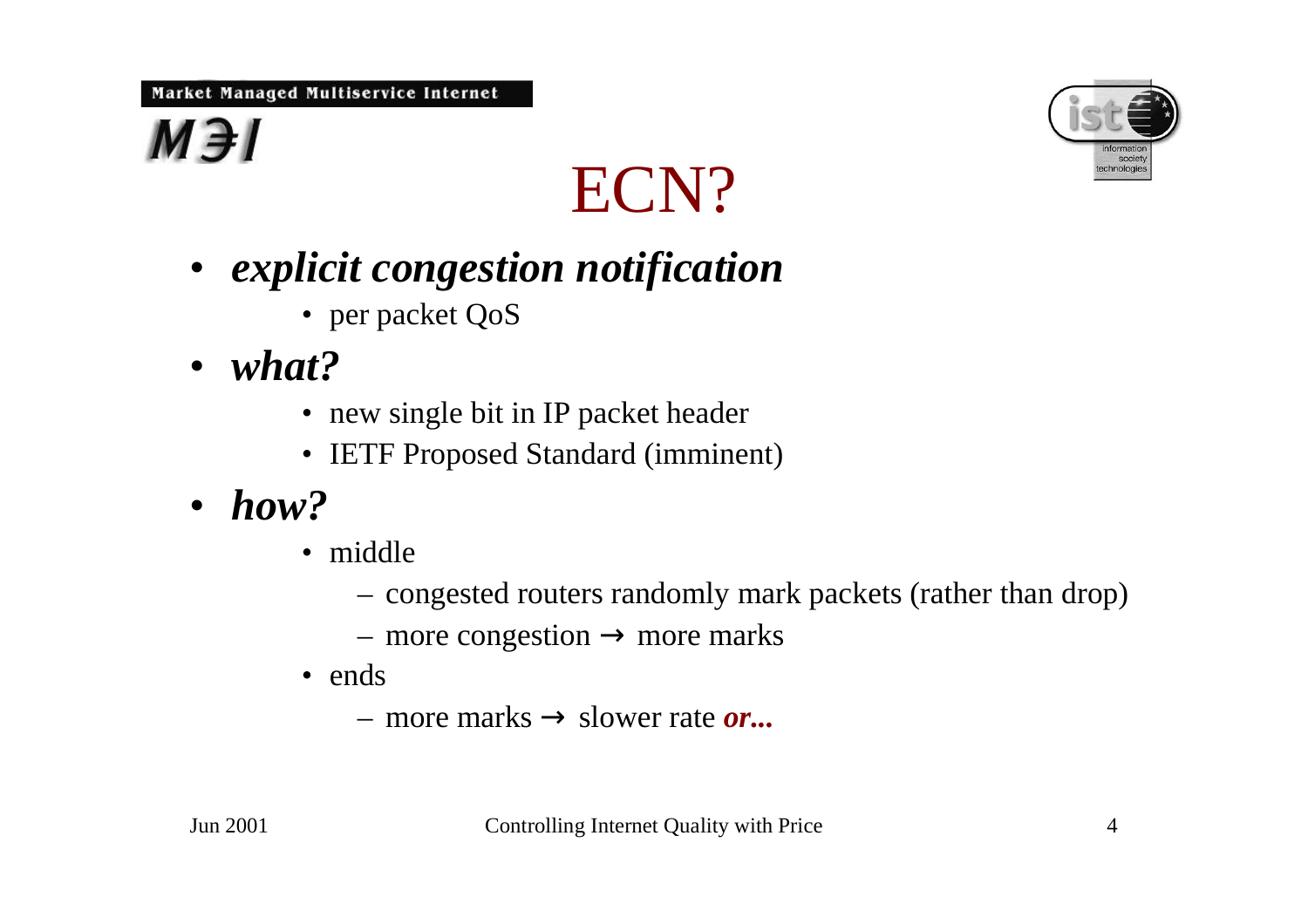

- *end-to-end principle*
	- implies *trust* the ends to co-operate
- *but if ends control their own QoS*
	- incentive required...
- *...price per congestion mark*
	- more marks → slower rate *or...*

*...same rate at higher cost*

#### •• choice  $\rightarrow$  customer control

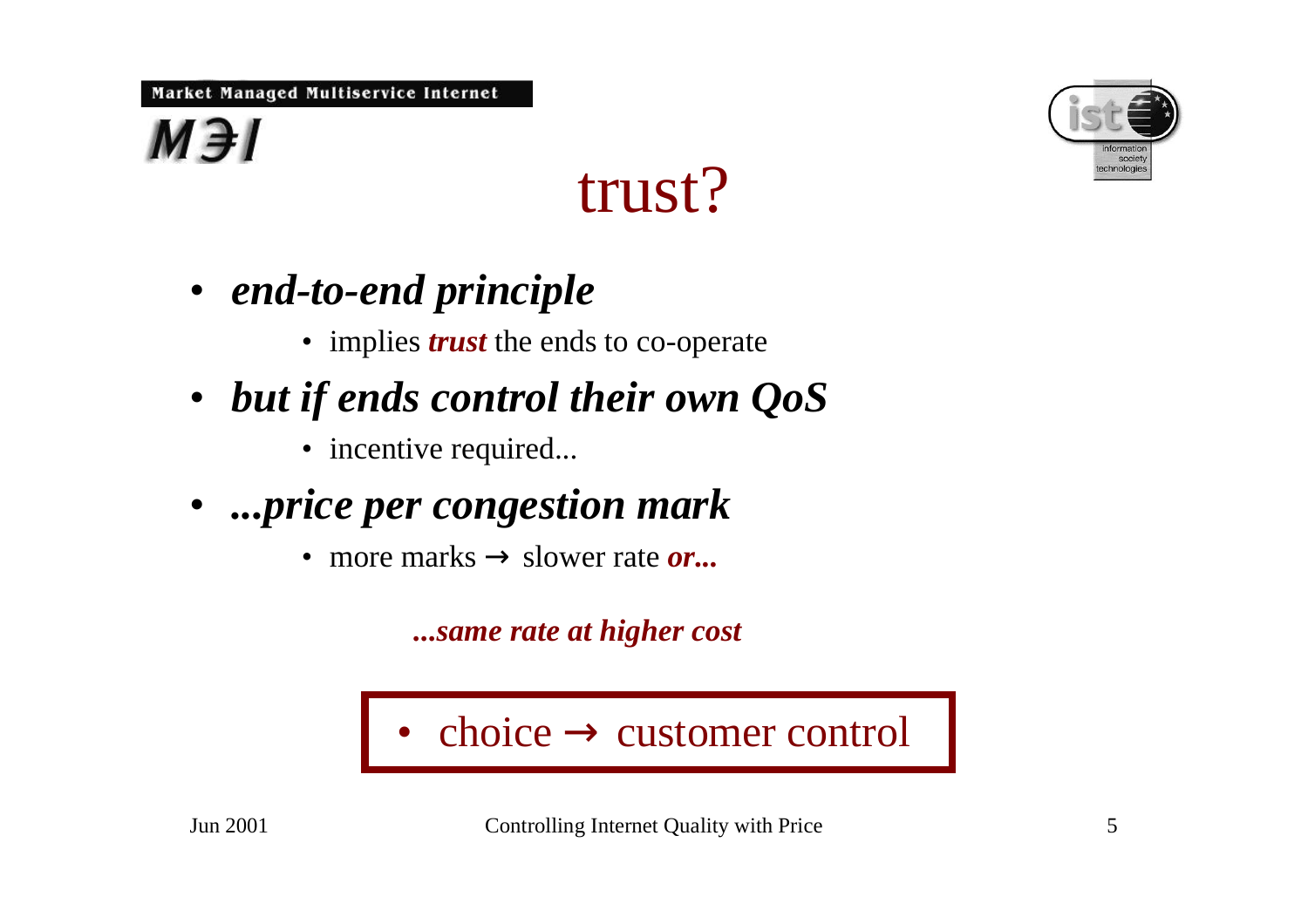### **M**<sub>3</sub> congestion avoidance pricing

- *economically optimal*
	- ends: correct incentives
	- middle: revenue naturally fills capacity shortages
- but...
	- ... can we synthesise flexible commercial models?... …that fit all the desires of providers and customers?
	- ... is it practical?
	- ...even if it is, will network operators offer it?
		- prediction: Yes, but only once Balkanisation of the Internet has failed (2006?)

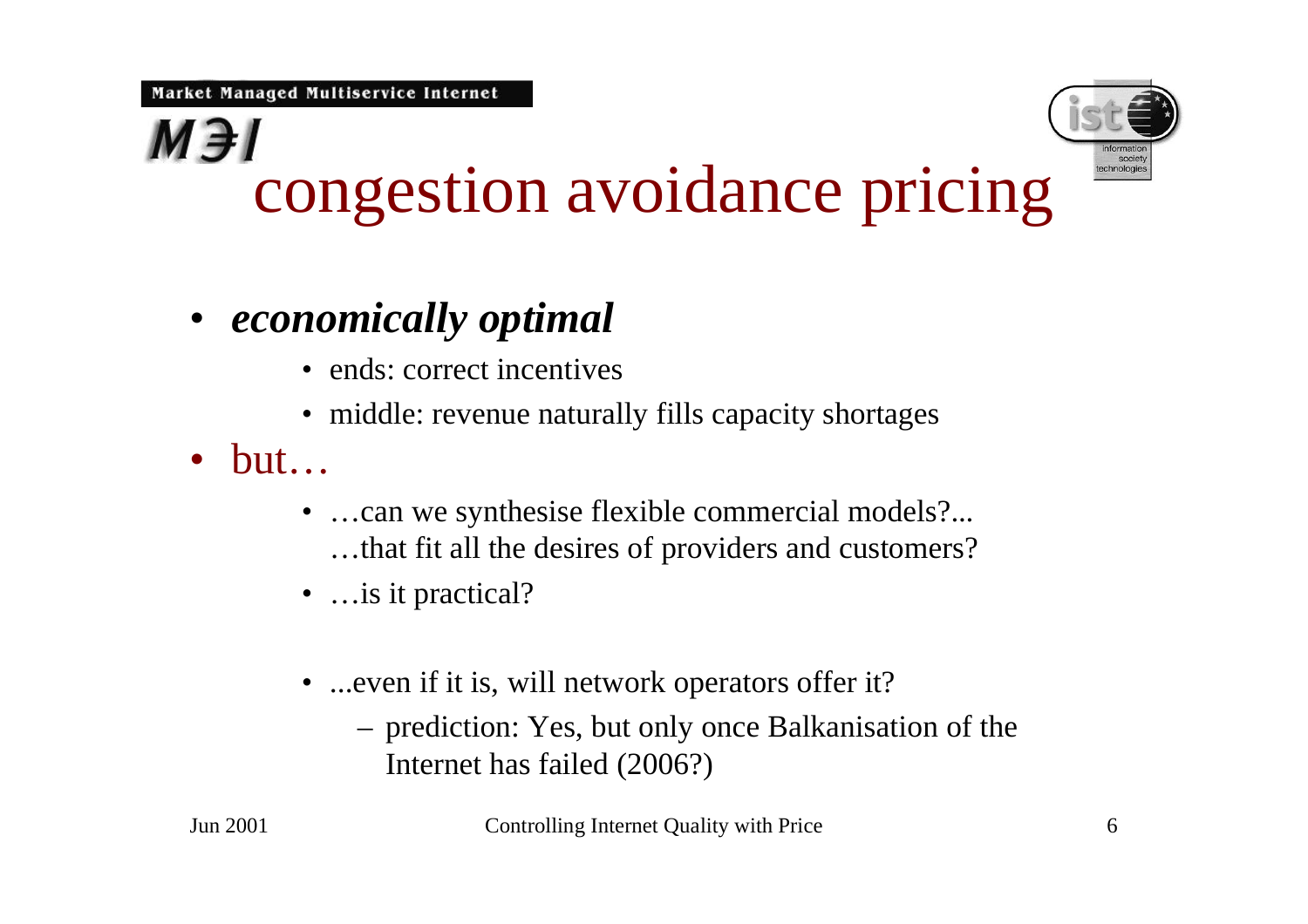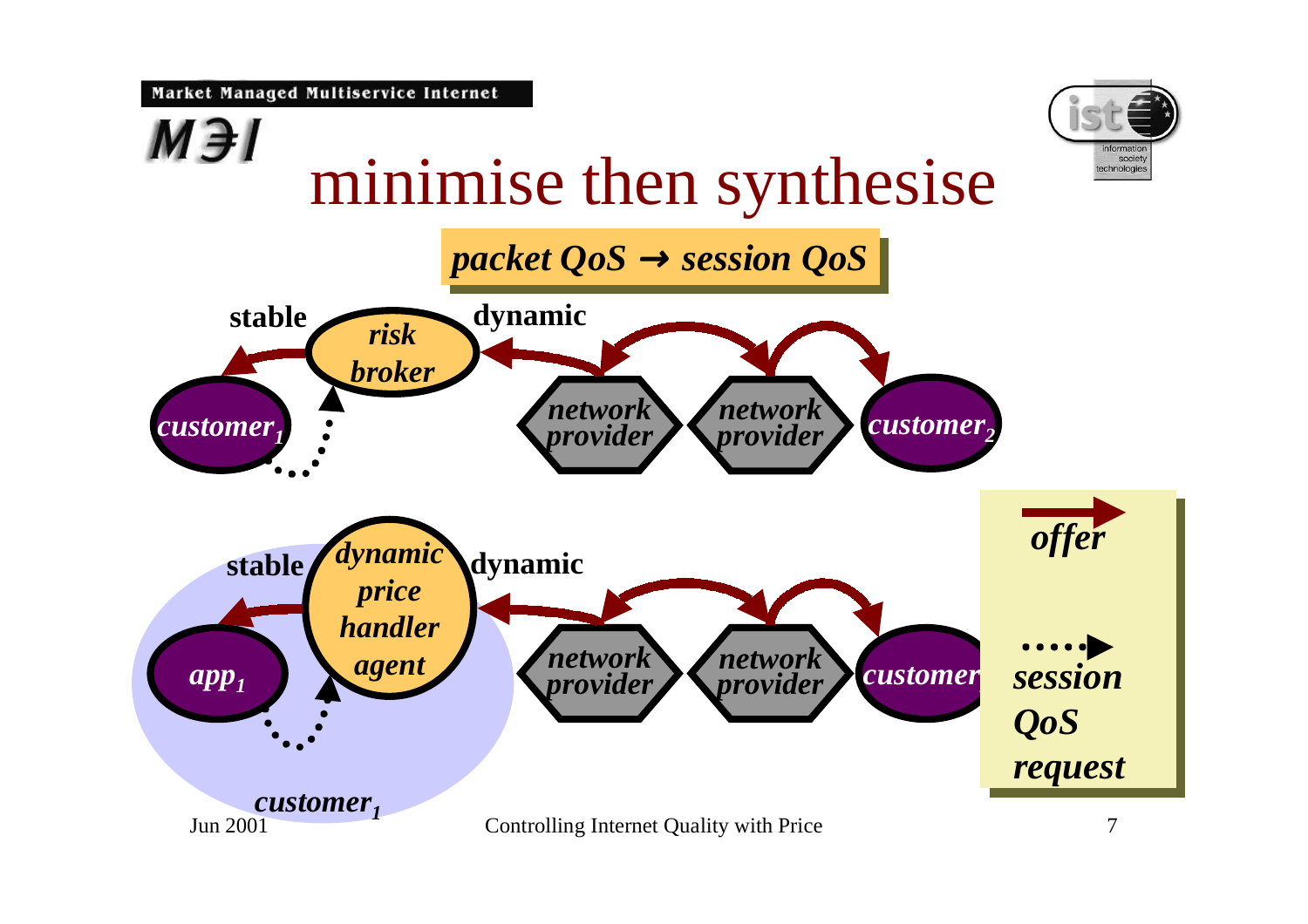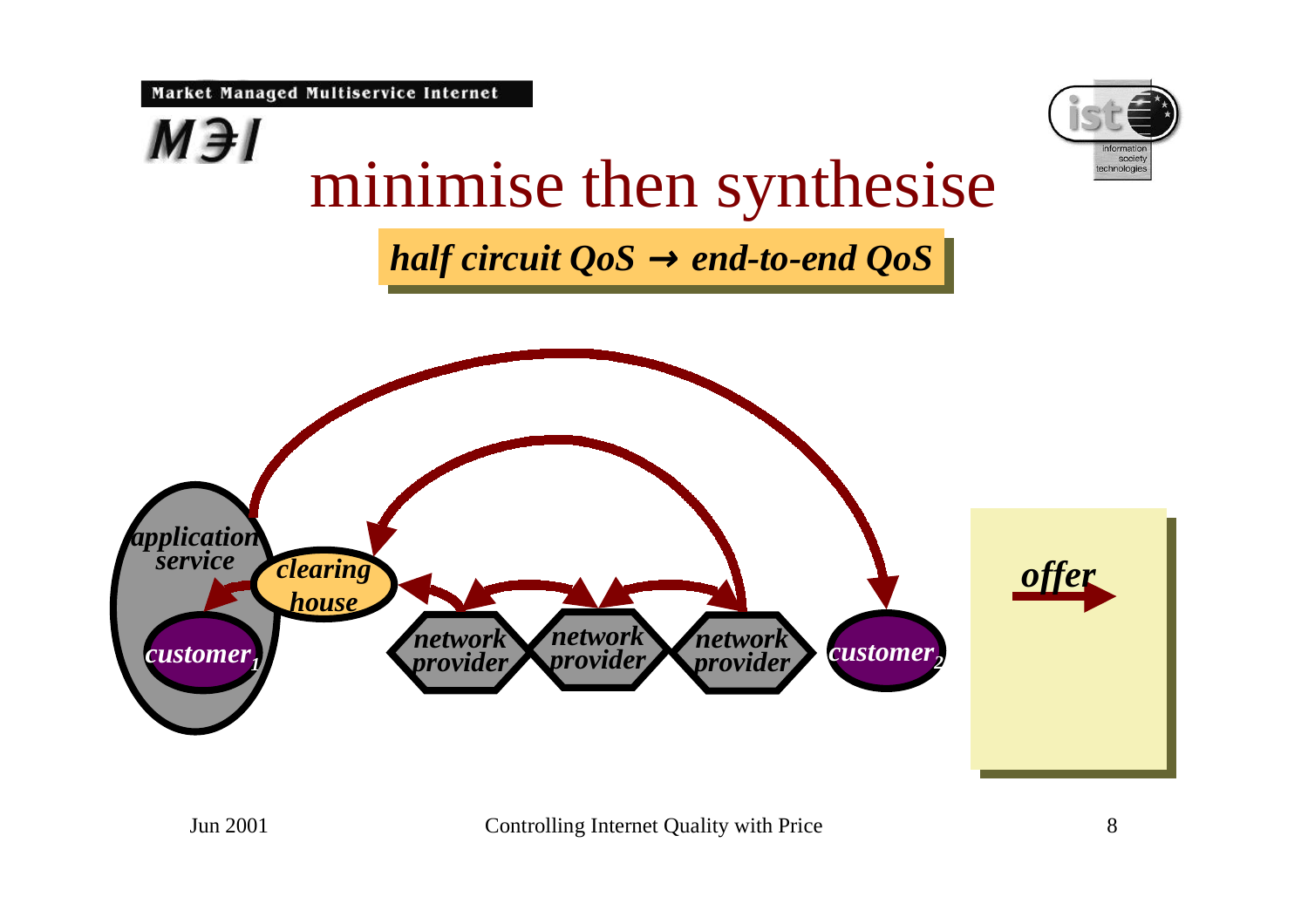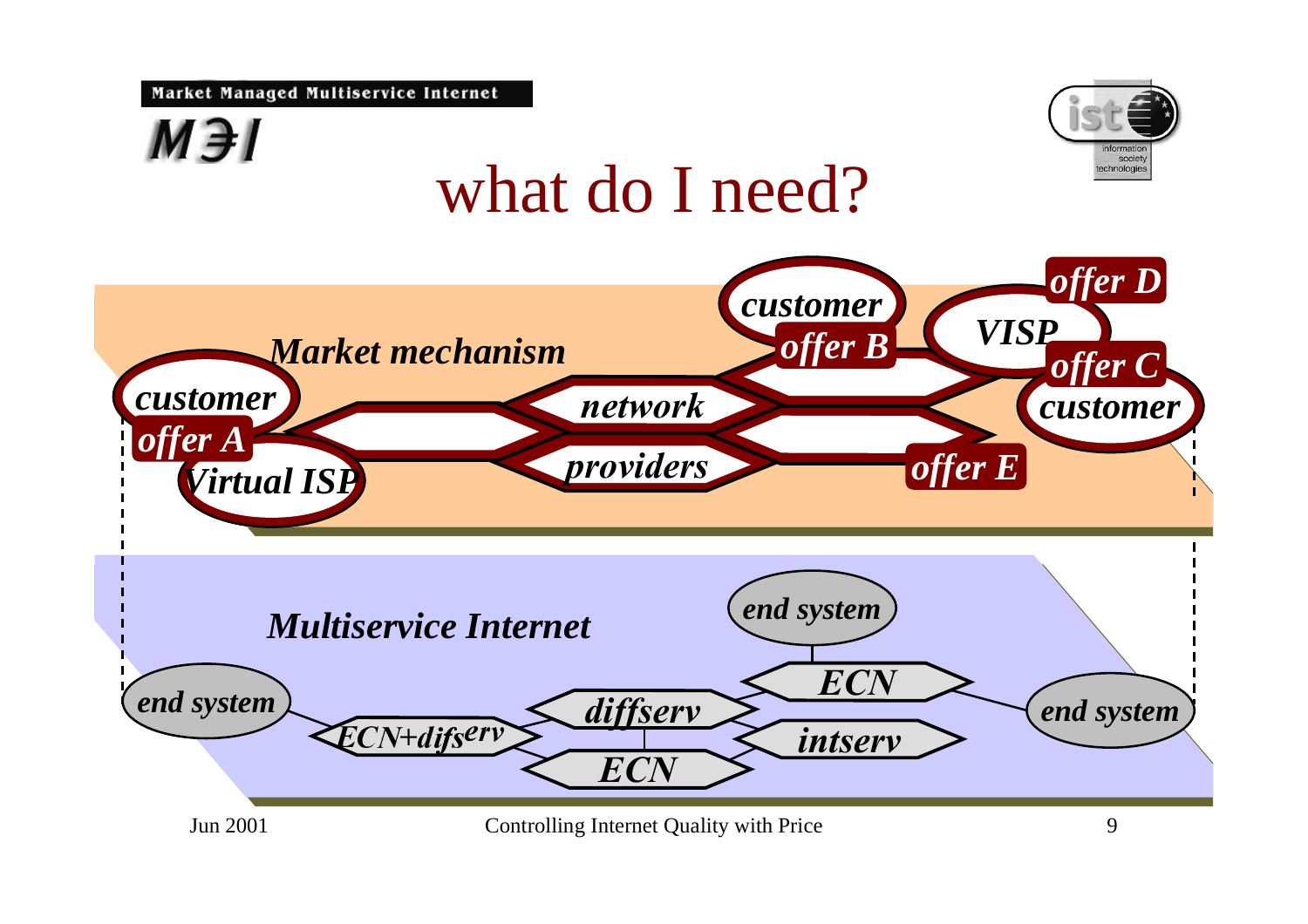

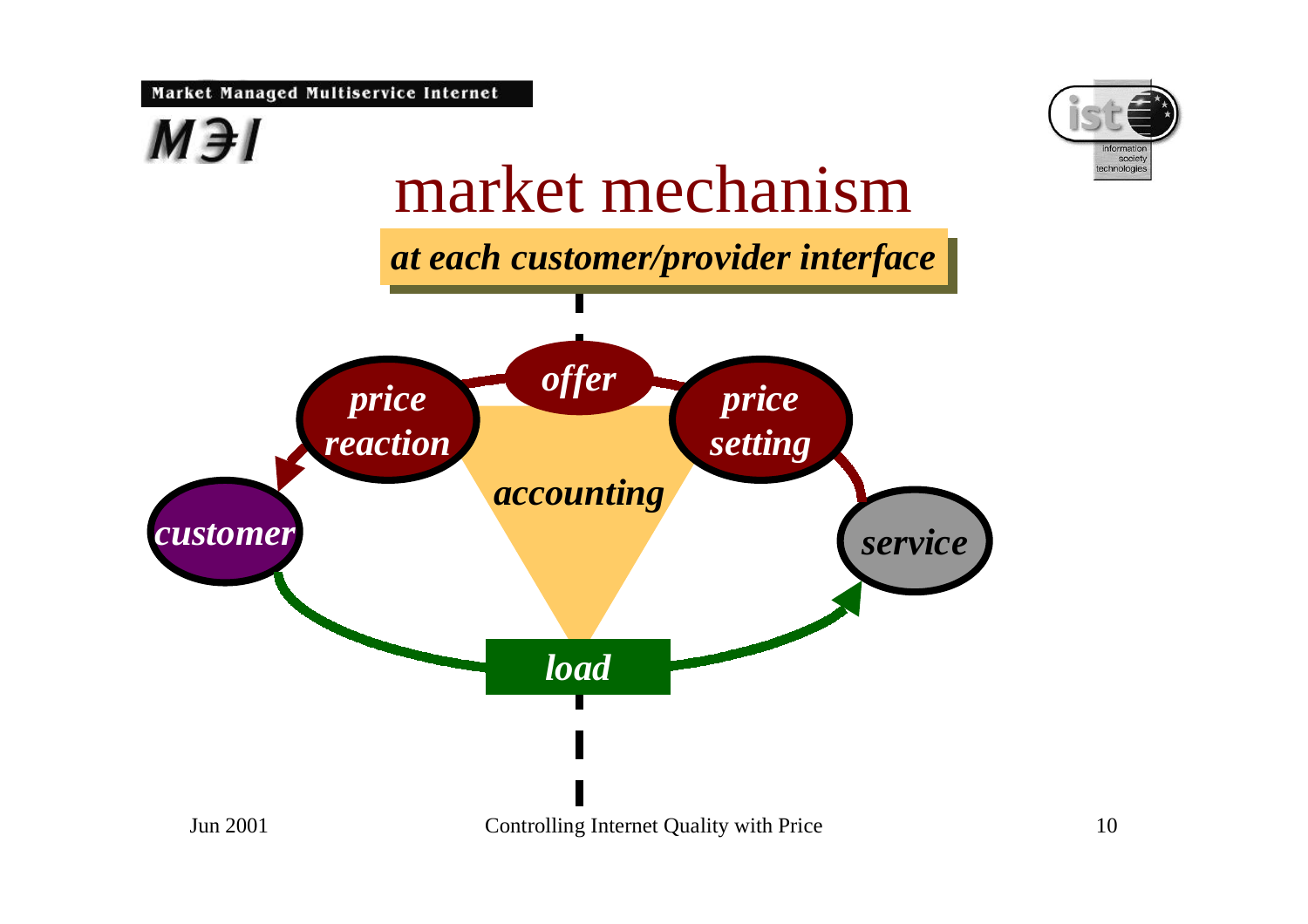

# implications

- *network operators sell basic network service*
- *customer creates quality!*
- *limited market differentiation for networks...*
	- ...operators or suppliers
- *network operators must differentiate with:*
	- end software add-ons
	- tariff flexibility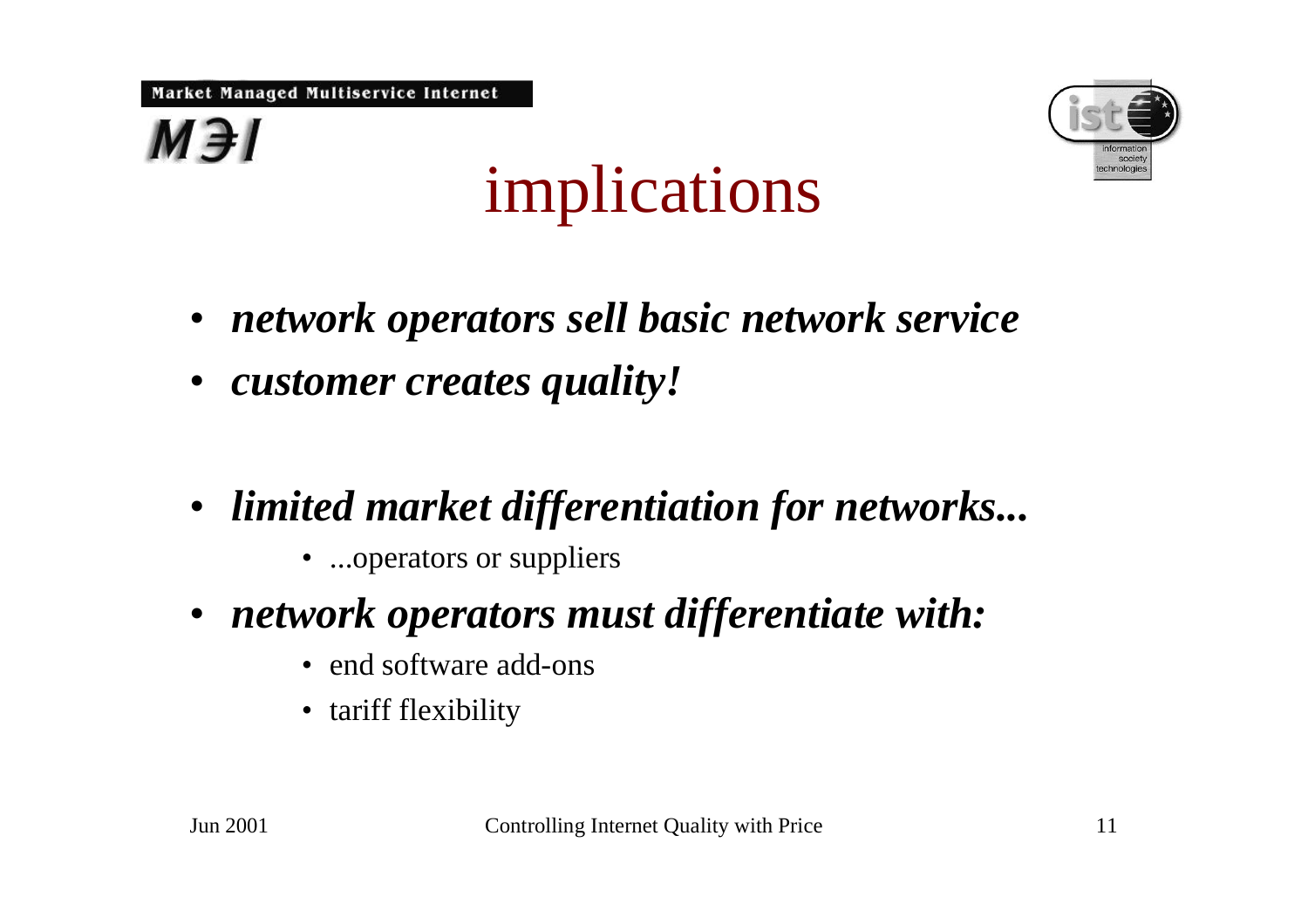

### summary

#### • *end-to-end principle*

- the dumber the network the more valuable it is
- quality of a service implemented by its customers!?
- supply chain implications

#### • *minimise then synthesise*

- business models
- engineering

#### • *a Market Managed Multi-service Internet*

- not just supporting the information economy...
- ...but the economy within information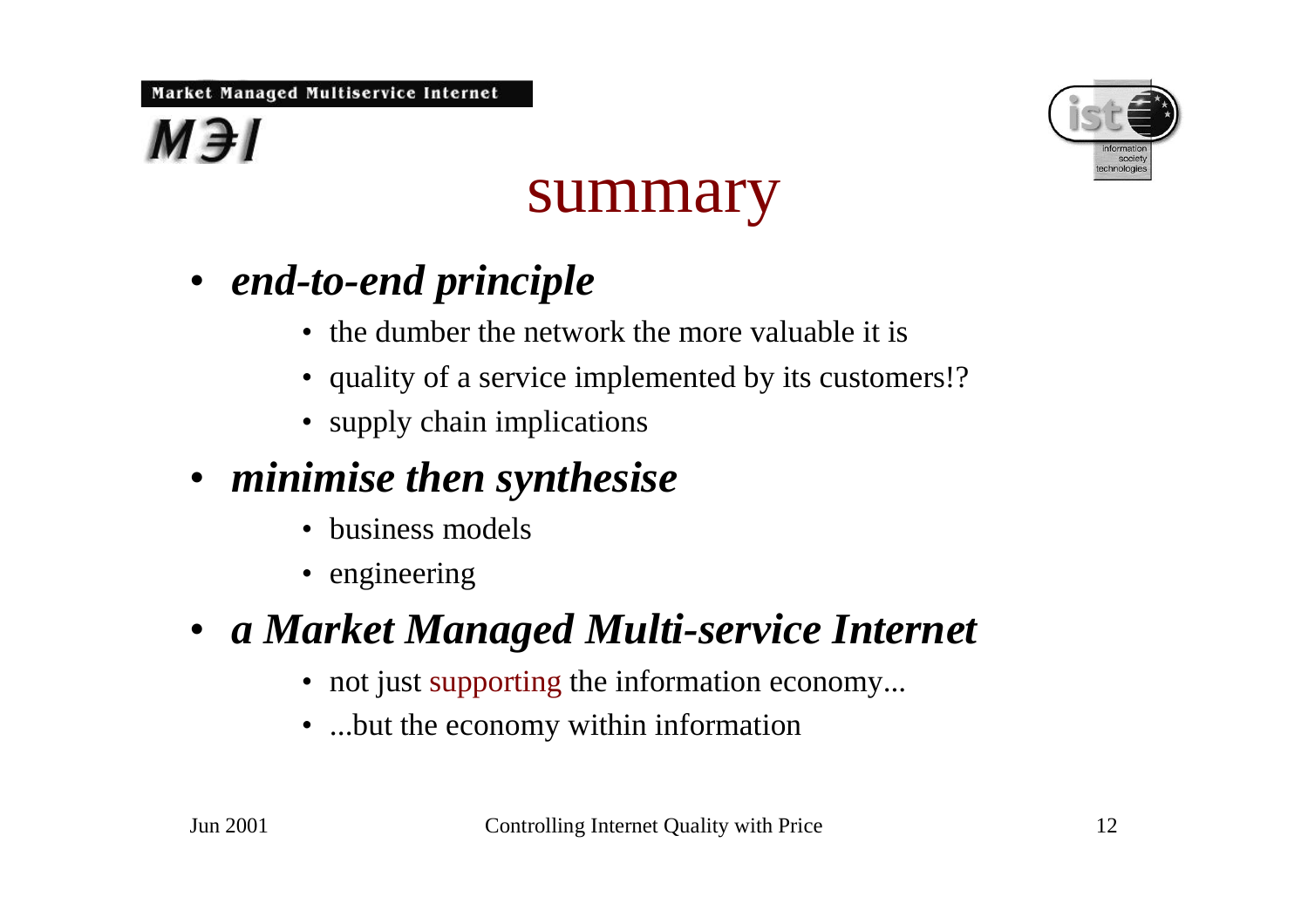

## more info

- *M3I project*
	- Jan 2000 Dec 2001
	- contacts, background and first deliverables:
	- http://www.m3i.org/
- *Bob Briscoe:*
	- http://www.labs.bt.com/people/briscorj/

societ technologie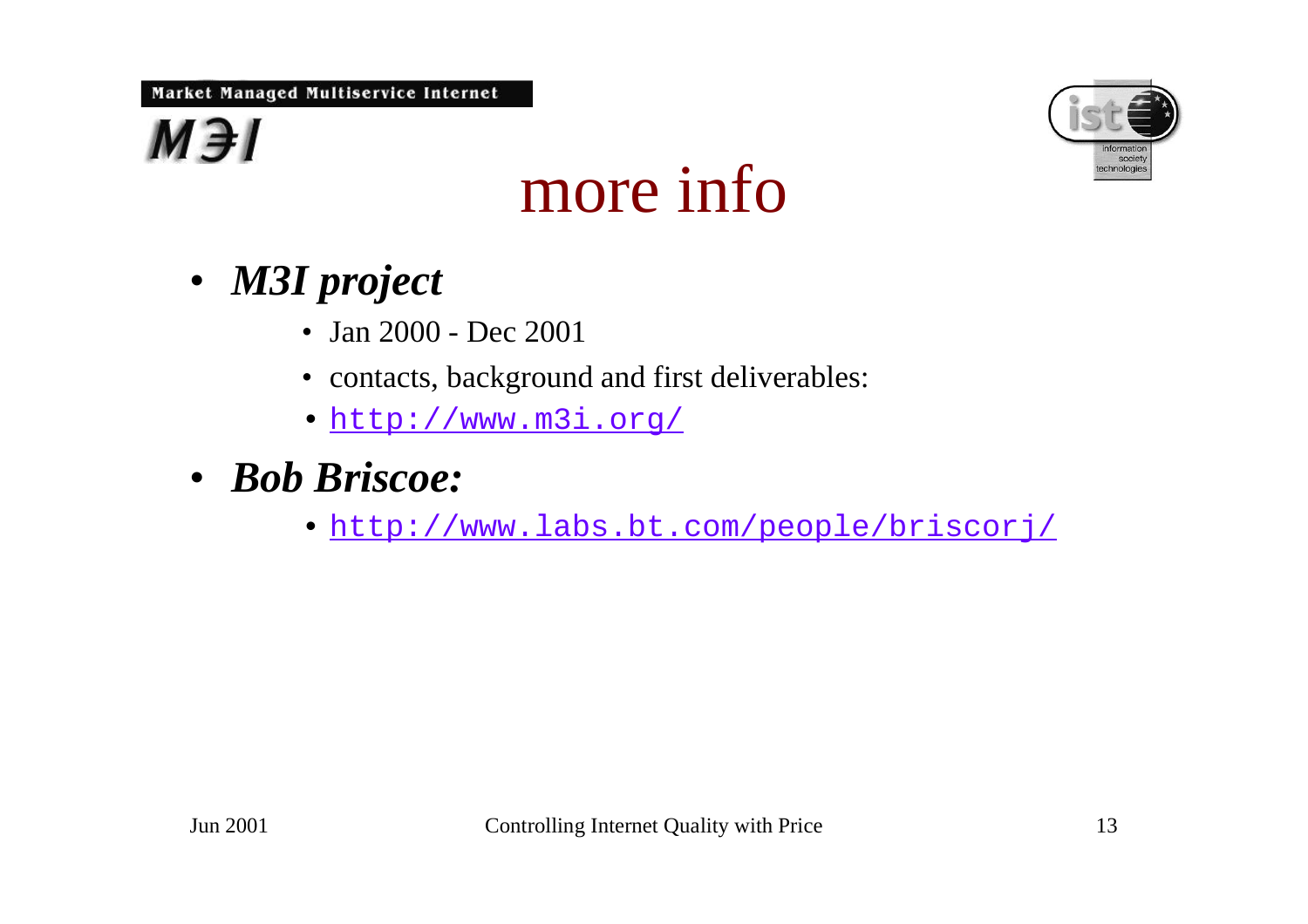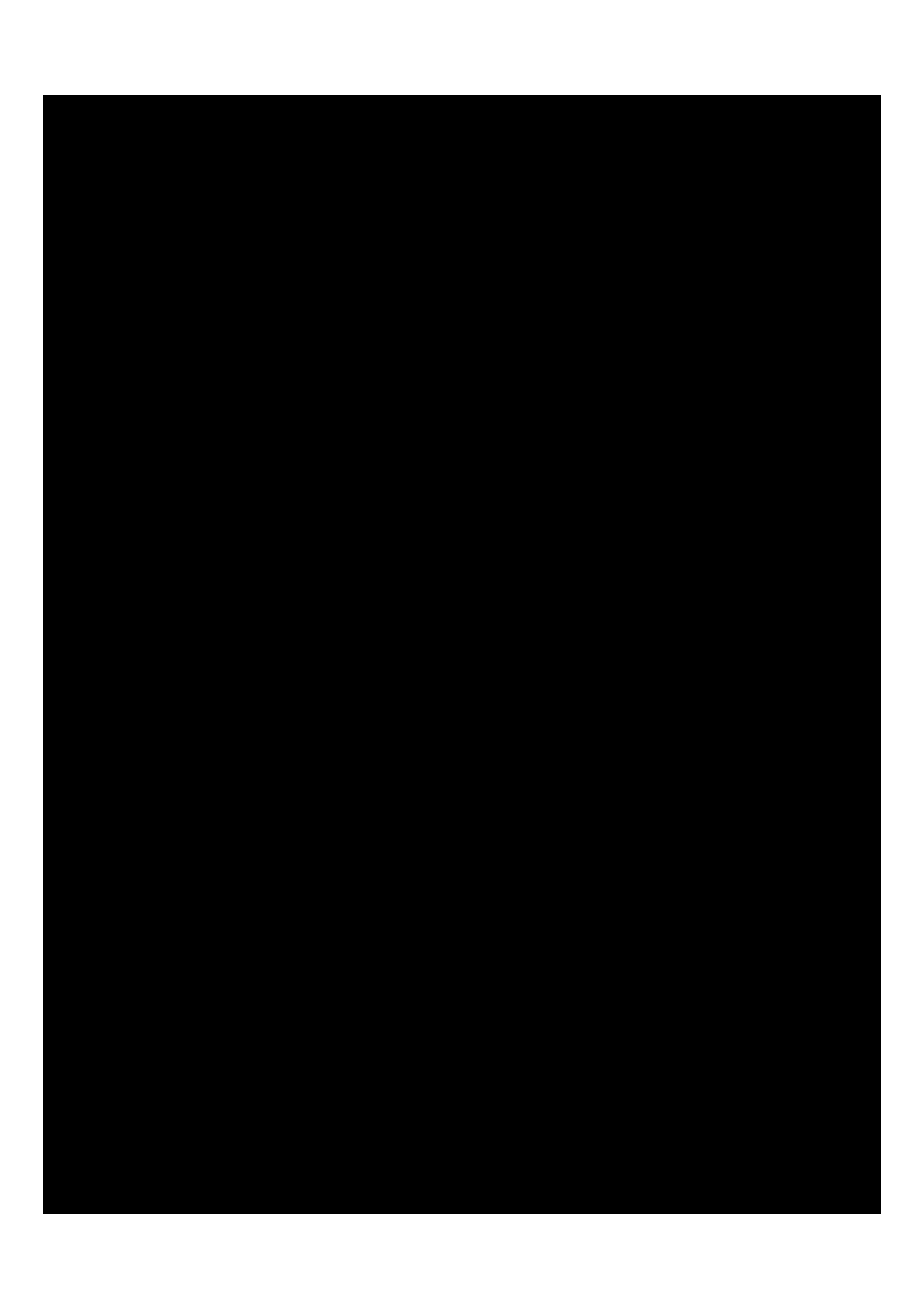Market Managed Multiservice Internet





# spare slides

 $M3I$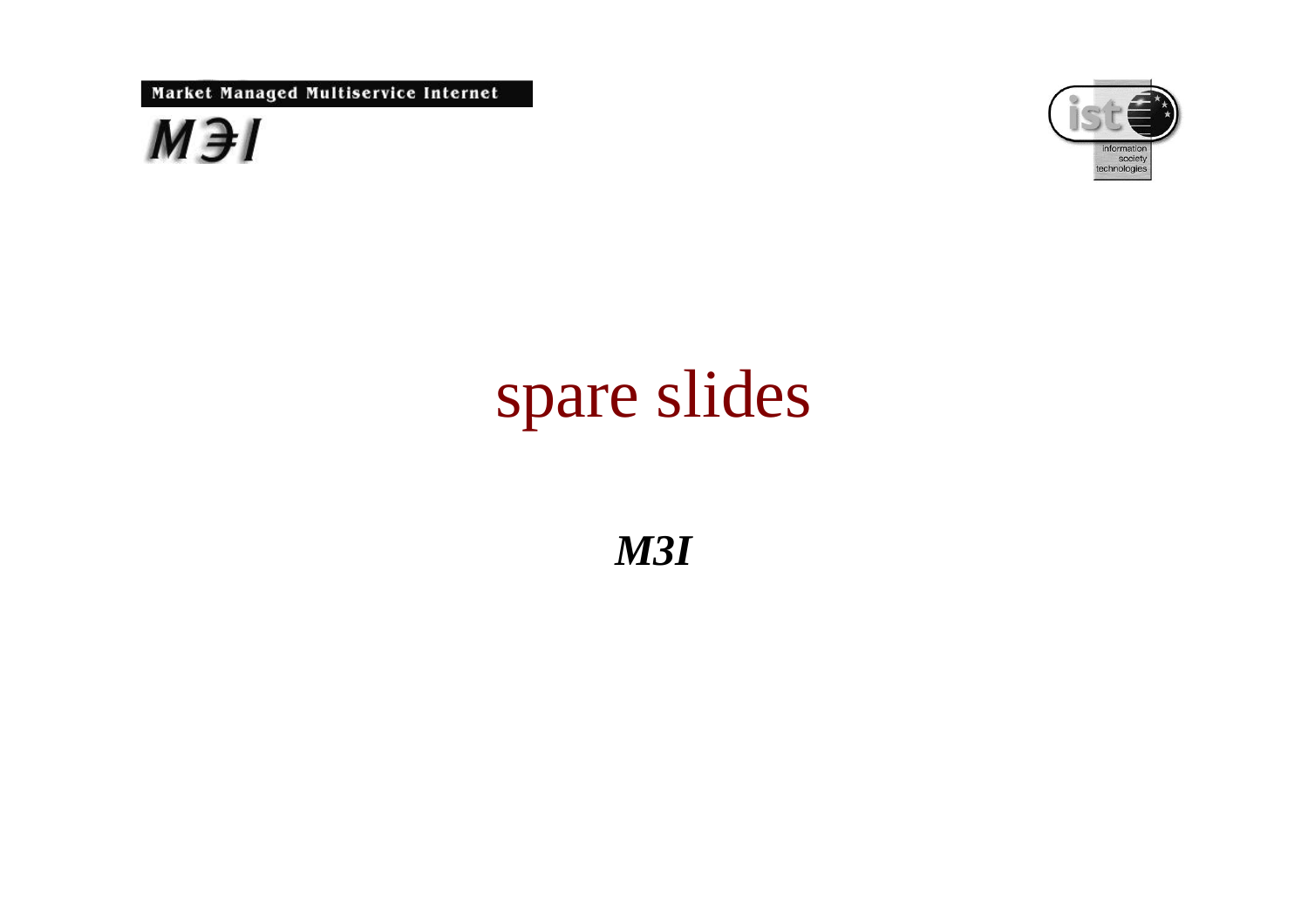